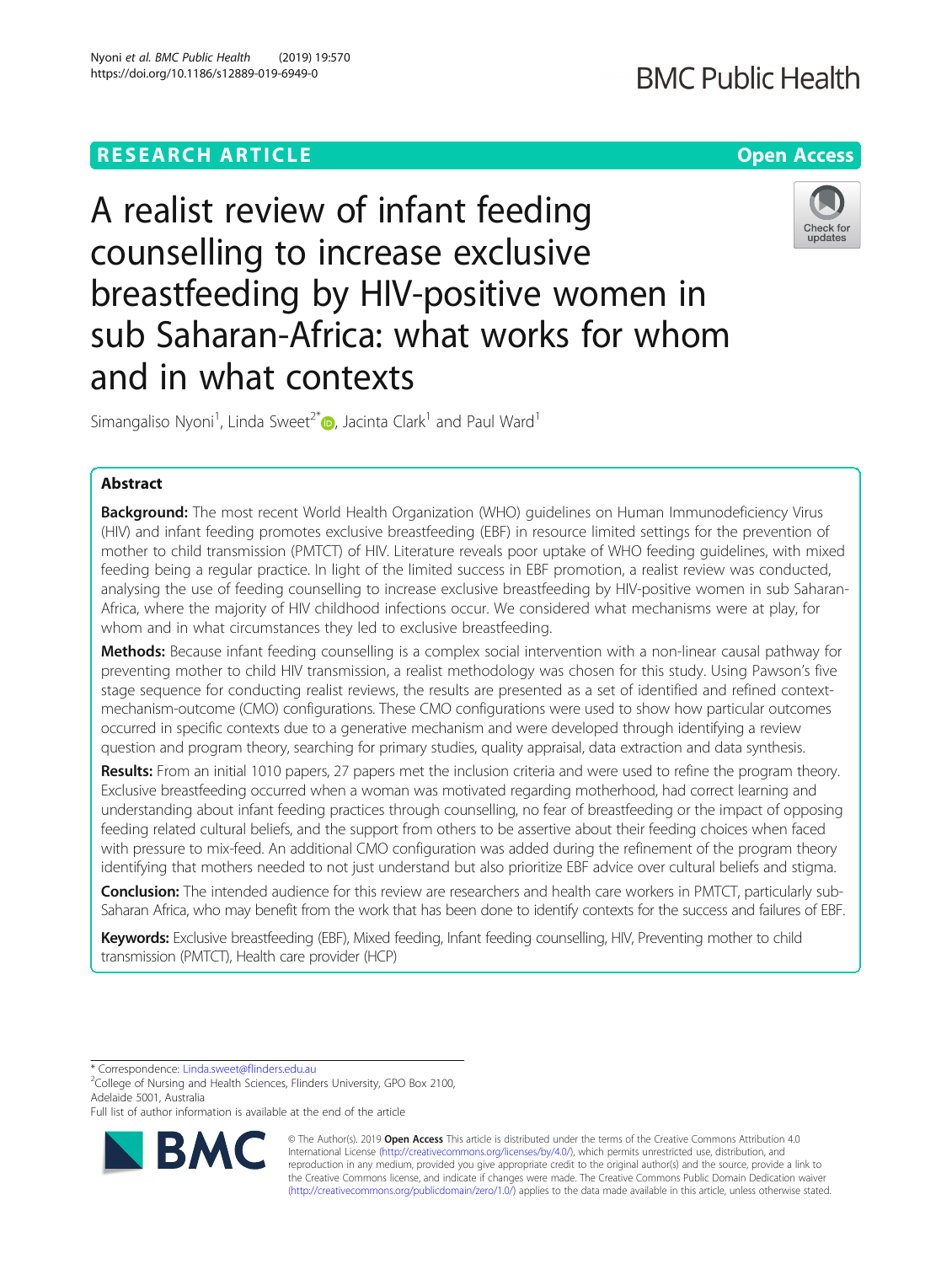#### Background

The United Nations Program on HIV/AIDS (UNAIDS) estimates that globally, 35 million people were living with human immunodeficiency virus (HIV) at the end of 2013, with children under 15 years old accounting for 3.2 million of these cases [\[1](#page-10-0)]. The 2012 UNAIDS report identifies Sub-Saharan Africa as being most affected by the acquired immune deficiency syndrome (AIDS) epidemic, with 69% of all HIV affected individuals being located in this region [\[2](#page-10-0)]. Moreover, 21 of the 22 high priority countries for HIV burden of disease are in Sub-Saharan Africa [[3](#page-10-0)]. Women and children now account for over 60% of new HIV infections in this region [[4](#page-10-0)]. Over 90% of all children diagnosed with HIV in 2011 were geographically located in sub-Saharan Africa [\[2](#page-10-0)]. Vertical or mother to child transmission (MTCT) is the main cause of HIV infection in children, and can occur in utero during pregnancy, during the birthing process, or during breastfeeding [\[3](#page-10-0)]. Though there has been a significant decline in the number of children being newly infected with HIV and dying from related causes due to identification and treatment, transmission prevention efforts still need to be up-scaled to work towards ending the HIV/AIDS epidemic [\[2\]](#page-10-0).

The World Health Organization (WHO) identifies four approaches to preventing mother to child transmission (PMTCT) of HIV, namely: preventing HIV infection in reproductive-age women; preventing unintended pregnancies in HIV-positive women; providing support and treatment to HIV-positive women and their families; and providing testing, treatment and counselling for all pregnant women [[2\]](#page-10-0). Aside from the reduction of HIV infection rates in adults, interventions that have been primarily responsible for the sharp reductions in HIV infection rates in children include antiretroviral therapy (ART) to reduce viral load and infant feeding counselling [\[2\]](#page-10-0). The recent recommendation for universal provision of ART for all HIV infected childbearing women has significantly reduced MTCT rates [\[5\]](#page-10-0). ART reduces the viral load and therefore the risk of MTCT through maternal to child body fluid exposure. As HIV is present in breast milk, the MTCT rates in the absence of other interventions is between 20 and 45% for breastfed infants [[6,](#page-10-0) [7\]](#page-10-0). Infant feeding interventions are known to be a significant factor in PMTCT. In high-income countries breastfeeding avoidance is recommended for preventing postnatal transmission of HIV; however, in low and middle-income countries formula use can be dangerous  $[8]$  $[8]$ . In these areas, conditions are often not acceptable, feasible, affordable, sustainable or safe for formula feeding, and increased mortality is seen in children under 5 years of age [\[9\]](#page-10-0). Exclusive breastfeeding (EBF) is defined as the provision of breastmilk without supplemental nutrition. ART reduces the quantity of the virus in breastmilk. ART in combination with EBF has a HIV transmission rate of less than  $1 \%$  [\[5](#page-10-0), [8](#page-10-0)]. Therefore, exclusive breastfeeding concurrently with ARTs has benefits in both reducing HIV transmission and child mortality [[9\]](#page-10-0).

Because of this, the most recent WHO guidelines on HIV and Infant Feeding promote exclusive breastfeeding, for the optimal balance between malnutrition prevention and reduction of vertical transmission risk for HIV in areas where resources are limited [\[10](#page-10-0)]. Whilst exclusive breastfeeding is promoted in the context of ART for mother and infant, it is still encouraged even in the unavailability of ART, as evidence shows the majority of infants exposed to HIV who are exclusively breastfed do not contract HIV [\[10](#page-10-0), [11](#page-10-0)]. It is theorized that mixed feeding, defined as some breastfeeding with the addition of other nutrients, affects gastrointestinal mucosa integrity and potentially facilitates MTCT of HIV [[1](#page-10-0), [8\]](#page-10-0). Importantly, exclusive breastfeeding decreases the risk of MTCT of HIV by 4 to 10-fold compared to mixed feeding [[8](#page-10-0)]. The current recommendation is EBF for the first 6 months of life followed by the introduction of other foods, with cessation of breastfeeding only occurring once the infant is on a sufficient diet without breastmilk [\[10\]](#page-10-0).

There have been multiple reports of poor uptake of the WHO feeding guidelines; with infant feeding counselling being considered a 'weak link' in PMTCT programs [[10](#page-10-0), [12](#page-10-0), [13](#page-10-0)]. Rates of EBF are low, and mixed feeding, which is often done with local herbs, porridge, water or cow's milk, is common  $[14–18]$  $[14–18]$  $[14–18]$  $[14–18]$ . The limited success in infant feeding counselling interventions, as evidenced by low EBF rates suggests that there are factors affecting HIV positive women when making and adhering to infant feeding choices [\[19\]](#page-10-0). Based on this, we aimed to investigate the factors associated with infant feeding counselling that result in exclusive breastfeeding for HIV-positive women. The question asked in this review is: What are the key mechanisms at play for a HIV positive woman to exclusively breastfeed, and in what circumstances and for whom do these mechanisms lead to EBF?

### Methods: 'what works for whom, in what circumstances, in what respects, and how?'

Infant feeding counselling in the PMTCT of HIV is a complex social intervention with many interacting components and a non-linear causal pathway [[20](#page-10-0)]. This complexity is evidenced in the mixed success of infant feeding counselling in promoting EBF adherence, showing that interventions work well in some contexts but can produce different outcomes in other contexts [[20,](#page-10-0) [21](#page-10-0)]. For this reason, a realist methodology was considered most appropriate to study infant feeding counselling for promotion of exclusive breastfeeding [[22\]](#page-10-0). The goal behind a realist review is to go beyond studying whether programs work, and focus on explanation-building, identifying the mechanisms behind how programs work, or why they fail to work. This is done by considering the underlying program theories and then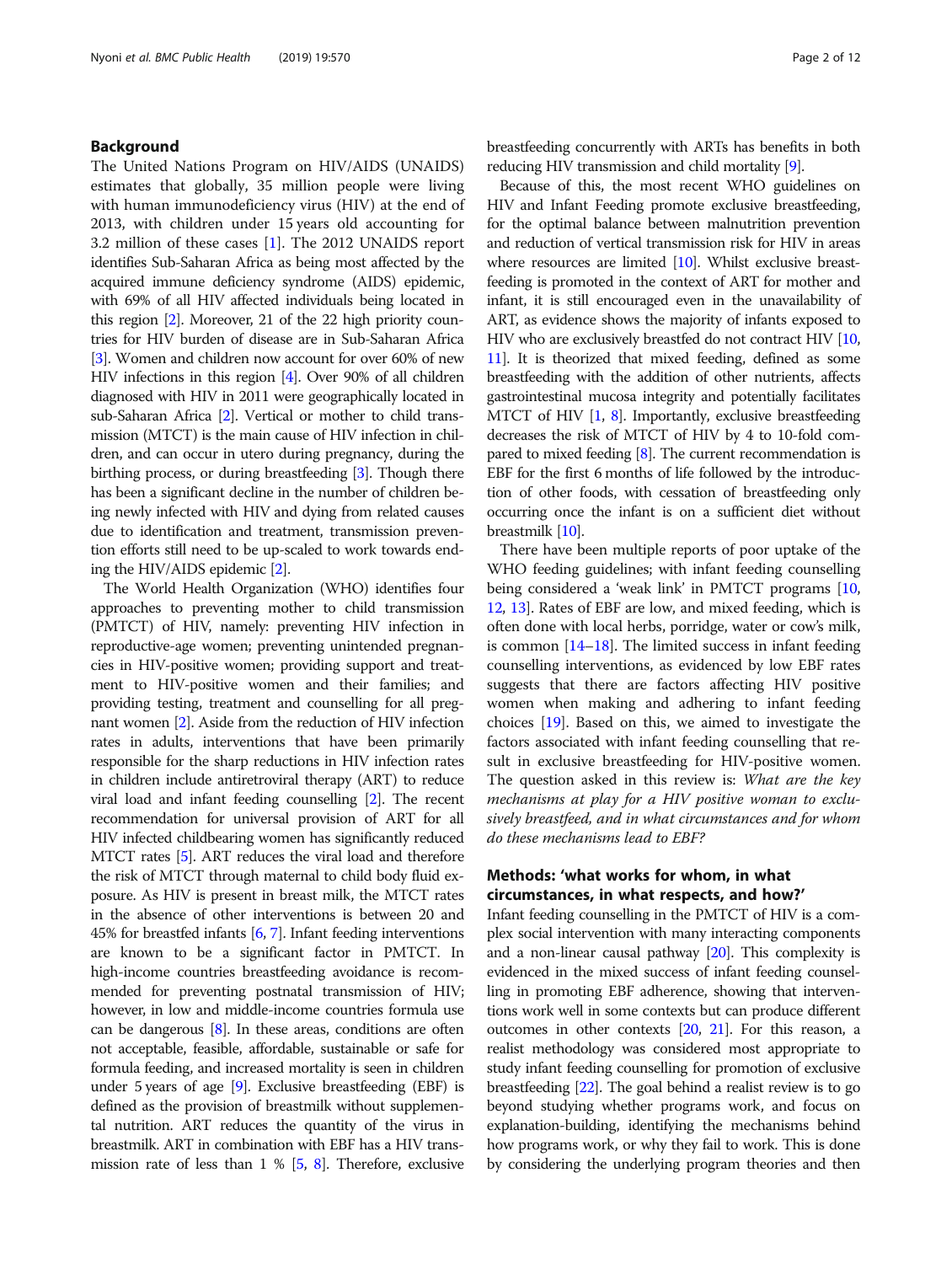examining the available evidence to determine the relevance of these theories [\[22,](#page-10-0) [23](#page-10-0)]. For social interventions, the internal processes that trigger a behaviour change within individuals are known as mechanisms [[23](#page-10-0)]. The analysis of the way programs work is achieved through identifying these causal relationships, arranged in CMO configurations, to show how specific outcomes are influenced by certain contextual influences due to a generative mechanism (23). The development and evaluation of these CMO configurations was based on Pawson's five stage sequence for conducting a realist review [[23](#page-10-0)]. This includes identification of the review question and scope, determining the search strategy, ensuring proper article selection and quality assessment, extraction of the data, and data analysis and synthesis (23).

#### Step 1: identification of the review question

To develop an abstract model explaining how, and in what contexts, counselling works to result in exclusive breastfeeding, we first had to think about how the program was theorised to work [\[23](#page-10-0)]. An initial scoping for theories was carried out by searching the literature to identify challenges and successes in infant feeding counselling for HIV positive women in low and middle-income countries, as evidenced through both qualitative and quantitative research. Grey literature, including UNAIDS and WHO infant feeding reports were also sought in this process.

The preliminary program theory was then developed from an initial literature review by hypothesizing for whom infant feeding counselling works, and what mechanisms are triggered in what contexts, for a woman to exclusively breastfeed (or not). The initial program theory (shown in Table 1) was made up of four CMO groups thought to be integral in achieving EBF. This process of focussing and refining the program theory continued through the project, overlapping with the other stages of the realist review process.

#### Step 2: searching

Instead of altering the conceptual focus of the search for each CMO configuration, a more systematic approach to theory testing was undertaken [[23](#page-10-0)]. To identify sources that supported or refuted the theoretical framework presented, assistance was sought from a medical librarian to develop key words for the search process. Our primary search was conducted using the Ovid MEDLINE<sup>®</sup> database. This search strategy was also translated to a Google advanced search, SCOPUS, Applied Social Sciences Index and Abstracts (ASSIA), PAIS Index (ProQuest), POPLINE, ELDIS search, Health Evidence Network (WHO/Europe) and WHOLIS (Library & Information Networks for Knowledge Database) for grey literature. The search terms used, and outcomes are shown in Additional file [1](#page-9-0) Appendix 1.

#### Step 3: quality appraisal

The next stage involved assessing the relevance and rigor of the data obtained to test the program theories. Unlike systematic reviews, a single hierarchy of evidence with randomised controlled trials (RCTs) at the top does not apply in realist reviews [\[23](#page-10-0)]. The relevance of each article was assessed during screening of titles and abstracts according to the pre-defined inclusion and exclusion criteria. These included:

- Does the research question or aim refer to infant feeding counselling, exclusive breastfeeding adherence and/or PMTCT?
- Is the research specific to low and middle-income countries?
- Is the study published in English?
- Is the research/publication based in and/or targeted to Sub-Saharan Africa? This delineation was made for manageability of the size of the review, because a large quantity of evidence was found globally.
- Is the study published after 2010? From this point, WHO recommended the use of ART during

| <b>Table 1</b> - Initial Program Theories |  |  |
|-------------------------------------------|--|--|
|-------------------------------------------|--|--|

| <b>Table 1</b> – IIIItial Flogialit Theories                                                                                                                                                              |                                                                                                                           |                                                                                                                                                                     |
|-----------------------------------------------------------------------------------------------------------------------------------------------------------------------------------------------------------|---------------------------------------------------------------------------------------------------------------------------|---------------------------------------------------------------------------------------------------------------------------------------------------------------------|
| Context                                                                                                                                                                                                   | Mechanism                                                                                                                 | Outcome                                                                                                                                                             |
| Mother aware of HIV status and has<br>received infant feeding counselling                                                                                                                                 | Desire for motherhood<br>Motivated by prospect of child survival                                                          | Mother values education by HCP<br>Motivated to maximise child survival through<br>appropriate feeding method<br>Maintains EBF, avoiding alternate or mixed feeding. |
| Frequent counselling sessions<br>Uniform message by all HCPs (health<br>care providers) - based on up to date,<br>evidence-based counselling.<br>High quality counselling appropriate<br>to local context | Clarity around expectations, Trust of HCP<br>Correct learning and understanding about<br>infant feeding occurs for mother | Increased health literacy regarding infant feeding<br>EBF adherence                                                                                                 |
| Community with high levels of stigma<br>regarding HIV and breastfeeding avoidance                                                                                                                         | Mother desires to avoid stigma                                                                                            | Avoidance of replacement feeding, choosing EBF                                                                                                                      |
| Partner and healthcare worker support                                                                                                                                                                     | Empowerment to adhere to EBF and be<br>assertive about feeding choices                                                    | Supported in EBF choice and activities necessary<br>for adherence<br>Feeding decisions are reinforced – to promote adherence                                        |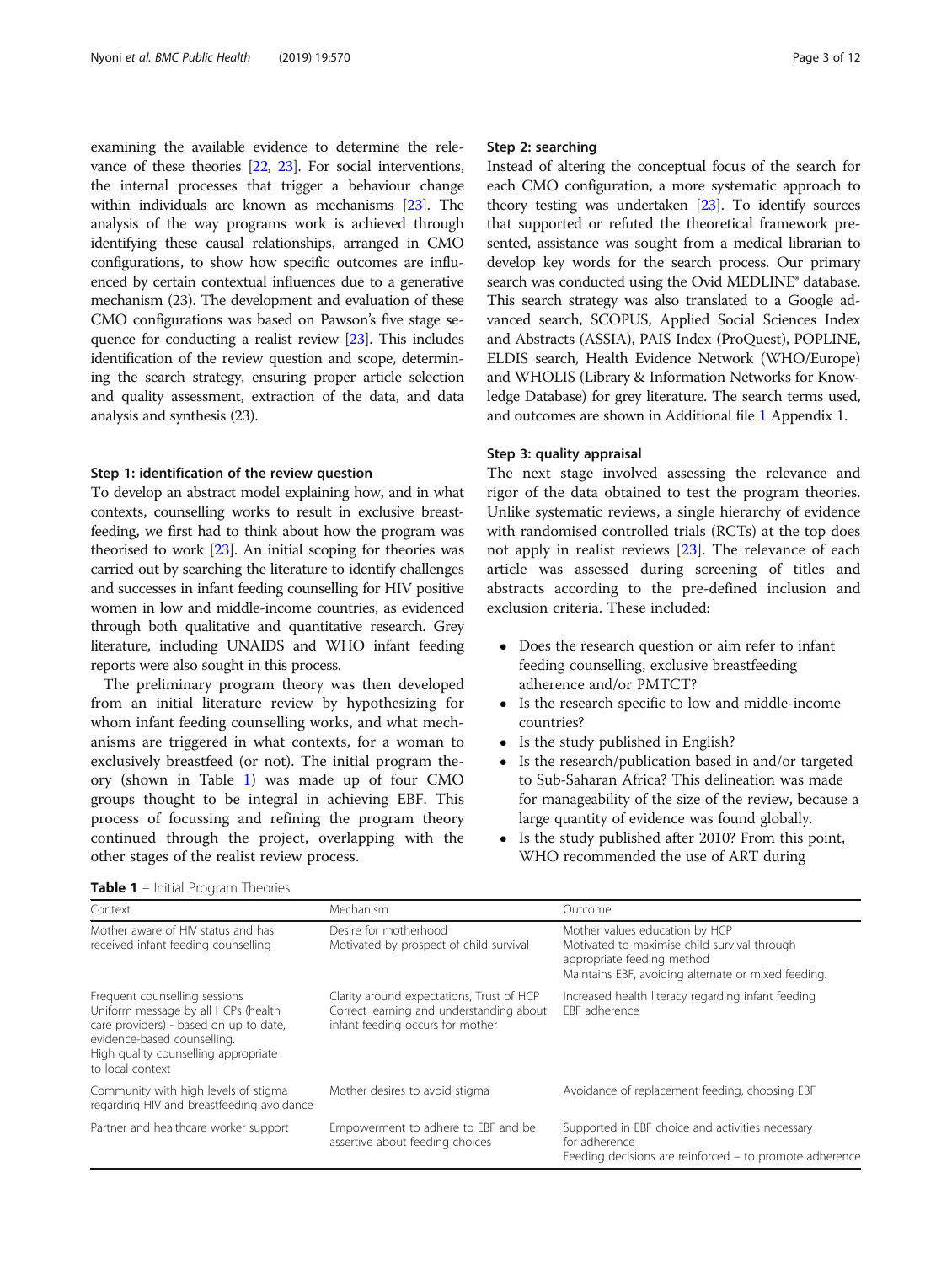breastfeeding for all HIV-positive women in PMTCT regardless of CD4+ count [[5](#page-10-0)].

Following this, full texts of 89 likely relevant papers were further analysed to determine whether they could contribute evidence to any of the theorized CMO configurations. From this, 35 articles remained and were assessed for quality. Noting that other groups have conducted realist reviews and deviated from Pawson's methodology [[24](#page-10-0), [25](#page-10-0)]; we too, approached the rigor assessment with a more systematic approach using critical appraisal tools from The Joanna Briggs Institute [\[26\]](#page-10-0). Exclusion of studies, however, was not based on the quality of the whole study but, in a more realist fashion, determined by whether the findings relevant to the review were well supported [[23](#page-10-0)]. Twenty seven articles were included in the review. Figure 1 shows the flow of article identification.

#### Step 4: extraction of the data

This research phase involved finding evidence from the literature to test our hypothesized program theories. NVivo 11 software was utilised to organise any evidence identified in the group of studies remaining after quality appraisal. Each individual article was read and interrogated and relevant details coded in NVivo. The type of data extracted included information on participants included in the study, such as HIV status and EBF rates.



Explanations into how and why the program worked or not, and any evidence relating to the theorized CMO configurations was coded.

#### Step 5: data analysis and synthesis

Data analysis and synthesis involved identifying patterns of the coded outcomes and their associated mechanisms from the literature. This data was then used to refine the initial program theory, to explain how the outcome of EBF is achieved, and in what contexts the associated mechanisms fire or misfire.

#### Results

#### Search results and characteristics

The search process resulted in 27 studies being included in this realist review. Additional file [2](#page-9-0) Appendix 2 summarizes the document characteristics and key findings of these papers. The 27 studies included in the review consisted of 17 qualitative studies [\[1,](#page-10-0) [8,](#page-10-0) [13,](#page-10-0) [16,](#page-10-0) [18](#page-10-0), [19](#page-10-0), [21](#page-10-0), [27](#page-10-0)–[36](#page-11-0)], 9 cross-sectional studies [\[9](#page-10-0), [14,](#page-10-0) [15,](#page-10-0) [17](#page-10-0), [37](#page-11-0)–[41](#page-11-0)], and 1 cohort study [\[42\]](#page-11-0). Most study populations were based in South Africa [\[16,](#page-10-0) [18](#page-10-0), [29,](#page-10-0) [30,](#page-10-0) [36](#page-11-0), [37\]](#page-11-0), Kenya [[21](#page-10-0), [32](#page-11-0)–[34,](#page-11-0) [41](#page-11-0)] and Nigeria [[9](#page-10-0), [14](#page-10-0), [15,](#page-10-0) [40\]](#page-11-0); other countries included Ethiopia [[27](#page-10-0), [38](#page-11-0)], Malawi [\[8,](#page-10-0) [19\]](#page-10-0), Tanzania [\[17,](#page-10-0) [35\]](#page-11-0), Uganda [\[42](#page-11-0)], Botswana [\[39](#page-11-0)], Democratic Republic of Congo [\[31](#page-11-0)], Ghana [[28](#page-10-0)], Zambia [\[1\]](#page-10-0), and one study was generalised over Sub-Saharan Africa [\[13](#page-10-0)].

#### Desire for motherhood/motivation to promote child survival

Moderate evidence for the theorized mechanisms of desire for motherhood and motivation to promote child survival was identified in the literature. The data collected supports the idea that a mother's desire to protect her child from HIV infection and promote survival has a strong influence on PMTCT participation [\[8,](#page-10-0) [14](#page-10-0), [30,](#page-10-0) [32\]](#page-11-0). The choice to commence and adhere to EBF emanates from a mother's desire to prevent child HIV infection and to not cause harm to her child.

"When I tested positive, life lost meaning. But the thought of the baby I was carrying gave me a reason to live. Because the baby is so innocent I did not want to do anything that would hurt him. I also did not want him to be born with HIV. So, I accepted to take medication and follow the doctor's advice." [\[32\]](#page-11-0)

Two contexts were identified from the literature that altered the workings of this mechanism, namely young mothers and health care professionals. It was found that young mothers value their pre-motherhood freedom over their new motherhood responsibilities and transfer the 'mother' role to the infant's grandparents. Such child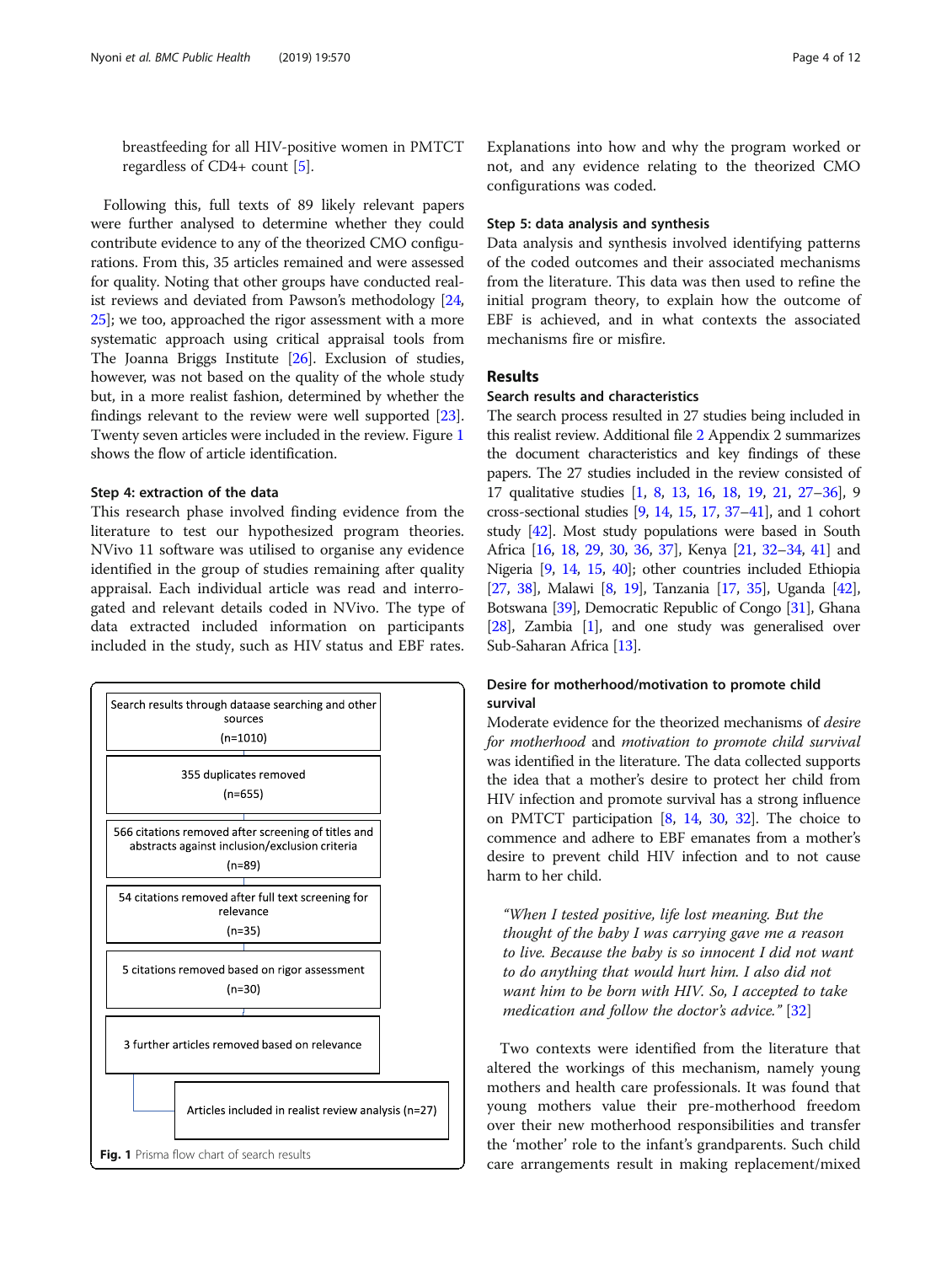<span id="page-4-0"></span>feeding the feeding mode of choice [\[16](#page-10-0)]. In these circumstances, the desire for motherhood – though it may be present – did not result in EBF. A grandmother from a study conducted in South Africa where many HIV positive mothers were under 25, reports:

"... the second week after delivery the mother does not want to breastfeed, once she is visited by her friends they go to night clubs and you can see that the mother does not have time to breastfeed her baby, the baby is yours." (GMFG1B48) ([\[16\]](#page-10-0), p., 106)

Another context where theorized mechanisms did not lead to EBF is seen when considering the counselling messages of HCPs. If counselling was provided with the intention of facilitating zero HIV transmission as opposed to promoting child survival (including from other causes of mortality), this had a number of effects, including, transferring the fear related to breastfeeding from the HCP to the mother, and also changing the motivation to promote child survival to completely erasing the risk of HIV transmission through infant feeding [[13](#page-10-0), [27,](#page-10-0) [31,](#page-11-0) [35,](#page-11-0) [40\]](#page-11-0). HCPs were seen to provide incomplete education to mothers on feeding options, and steering towards their choice of feeding method [[31\]](#page-11-0):

"Infant feeding counselling was dominated by the concern to save the child from HIV more than working towards infant survival. With this aim in mind, the majority of the counsellors ignored the content of the AFASS criteria" ([[27](#page-10-0)], p., 6).

In some cases, mothers were counselled on the harms of HIV transmission through breastmilk, but had poor knowledge of the benefits of EBF as a strategy in PMTCT.

"The nurse almost screamed at me saying 'Why are you going to breastfeed your baby? You took nevirapine and you have a great chance of having a HIV negative baby. Are you going to give your baby your disease?' At that point I was happy that the delivery went well, but I couldn't bear the thought that I was going to infect my baby." (Mother #11)  $([27], p., 5)$  $([27], p., 5)$  $([27], p., 5)$ .

"They ask me if I was breast feeding my baby and I said yes. A sister at the clinic told me that they do not want breastfeeding and that it was not allowed, and she said I must stop breastfeeding" (29yrs single mother) [\[30](#page-10-0)].

The mechanism driving infant feeding choices by mothers in these contexts is mainly fear, transferred from the HCPs [[15](#page-10-0), [27\]](#page-10-0). Upon reviewing this theory in comparative settings, it is seen that EBF occurs when there is a desire for motherhood and motivation to promote child survival without fear of breastfeeding. Table 2 presents a revised CMO configuration, better reflecting the contexts in which a desire and motivation for motherhood can lead to EBF, namely when a mother prioritises being a mother and HCP counsel with the intention to promote child survival.

#### Learning and understanding

There was strong evidence for the theorized mechanisms learning and understanding in the literature. An increased likelihood of exclusive breastfeeding initiation and adherence was associated with the number of infant feeding counselling sessions a mother had attended [[14,](#page-10-0) [17,](#page-10-0) [30,](#page-10-0) [37\]](#page-11-0). This review theorized that in the context of frequent counselling sessions and a uniform message by all HCPs in regard to infant feeding, there is an increase in maternal trust of the health message and learning and understanding about EBF can occur. Attendance at a single counselling session was linked with poor understanding of EBF, and poor recall about the risks of mixed feeding [\[30](#page-10-0)]. Furthermore, in contexts where one counselling session had been provided, women tended to have reduced recall regarding EBF [[30\]](#page-10-0). A confounding factor of this context is the consistency of information, and the review found that women often received mixed messages from the counsellors and HCPs [[30\]](#page-10-0). When multiple counselling sessions were provided, many mothers received mixed messages that negatively affected their understanding. This occurred, in particular, when counselling was received from two or more HCPs in the PMTCT treatment cascade; this lead to confusion and potential distrust around infant feeding counselling messages [[13,](#page-10-0) [28](#page-10-0)–[30](#page-10-0), [37](#page-11-0), [39,](#page-11-0) [42\]](#page-11-0).

"Regarding this… [formula feeding] there is confusion. In the same clinic, a sister tells you that breastfeeding is best for the baby and it will protect against illnesses,

Table 2 Revised CMO for motherhood/motivation to promote child survival theme

| Context                                                                                                                                                                                                             | Mechanism                                                                                       | Outcome                                                                                                                                                                |
|---------------------------------------------------------------------------------------------------------------------------------------------------------------------------------------------------------------------|-------------------------------------------------------------------------------------------------|------------------------------------------------------------------------------------------------------------------------------------------------------------------------|
| Mother aware of HIV status and has received infant<br>feeding counselling<br>Mother's highest priority is to be a mother figure.<br>Health care provider counsels with the intention<br>of promoting child survival | Desire for motherhood<br>Motivated by prospect<br>of child survival<br>No fear of breastfeeding | Mother values education by HCP<br>Motivated to maximise child survival<br>through appropriate feeding method<br>Maintains EBF, avoiding alternate or<br>mixed feeding. |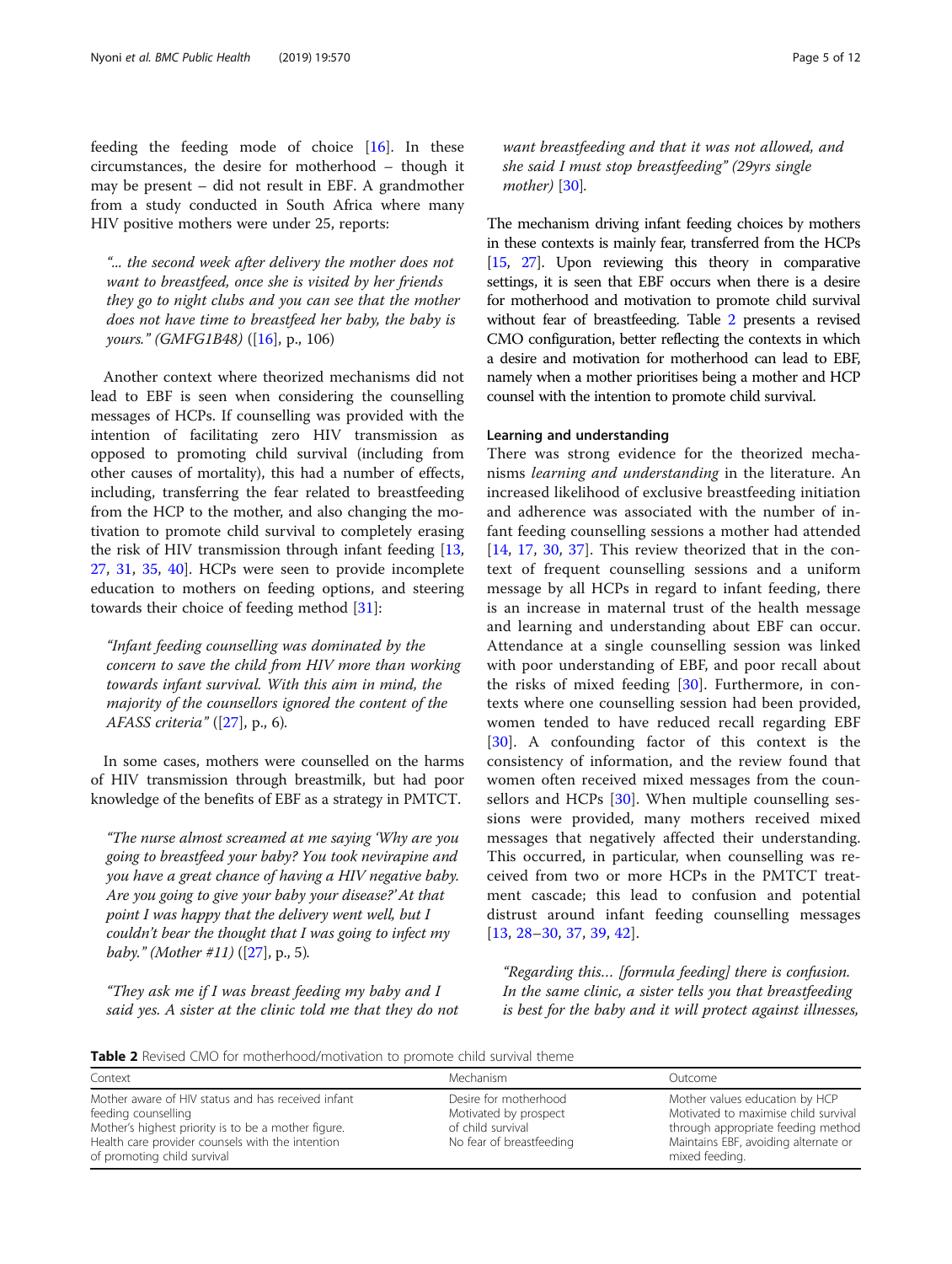as the baby no longer gets infected that way if you don't mix. Another tells you that you must not give breast milk, as it will make the baby positive. It's the same clinic but different sisters have different stories about breastfeeding and cup feeding." (32 year-old FGD participant)  $([29], p., 95)$  $([29], p., 95)$  $([29], p., 95)$ 

Delivery of mixed messages by HCPs was also seen through the provision of free infant formula to mothers, even in regions where only a minority of mothers could ensure safe formula feeding, and the recommended policy was to exclusively breastfeed [\[18](#page-10-0), [27](#page-10-0), [36](#page-11-0), [37,](#page-11-0) [39\]](#page-11-0).

"… women who received formula company-produced infant feeding materials from their health providers at their first prenatal visit were more likely than those who did not receive these materials to stop breastfeeding before hospital discharge and before 2 weeks postpartum. Those who received the commercial materials…had notably lower rates of EBF and overall duration ([\[39](#page-11-0)], p., 8)."

"While health care workers in maternity wards encourage breastfeeding, health care workers at primary care facilities are handing out free infant formula, which creates confusion in mothers as a result of conflicting messages." [[37](#page-11-0)]

The provision of formula is problematic, as free infant formula in clinics is often only provided for a limited amount of time, leaving HIV-positive mothers in a position where they are vulnerable to mix feeding [\[37](#page-11-0)].

Conflicting messages and confusion for HCPs around which feeding mode to recommend can be attributed to frequently changing infant feeding guidelines and poor training of HCPs. The challenge of having to explain an ever-changing message and maintain the trust of mothers has proved to be difficult [\[1,](#page-10-0) [13,](#page-10-0) [14,](#page-10-0) [16,](#page-10-0) [19](#page-10-0), [21](#page-10-0), [27](#page-10-0)–[30](#page-10-0), [33](#page-11-0), [35](#page-11-0), [37](#page-11-0), [39](#page-11-0)].

"I really hope that the new recommendation is only for discussion; not for actual practice. How can we tell these mothers? They have been told repeatedly about the risk of HIV transmission through breastfeeding, and now all of a sudden breastfeeding is 'good' again." (Health professional #3) ([\[27](#page-10-0)], p., 6)

"If we change the guidelines now, mothers will lose trust in us. They will think that we advise them based on what goes on in our heads without considering the consequences" - (Malawian HCP)  $(13)$ , p., 4)

In addition to the mixed messages provided, the outcomes of infant feeding counselling have also been affected by a lack of quality and modes of practical counselling for HIV-positive mothers.

In understaffed centers, as well as in larger facilities, group counselling was commonly used for infant feeding counselling. In these circumstances, the education provided was often superficial. Participants raised concerns about these environments as they felt less involved in the counselling and were less likely to voice their concerns. Individualized counselling was preferred, as it allowed for more in-depth counselling  $[1, 21]$  $[1, 21]$  $[1, 21]$  $[1, 21]$ . An outcome of low quality counselling is mixed feeding due to a poor understanding of the definition of exclusivity in breastfeeding, as seen in the example below:

"I am only breastfeeding her. She does not like the tin [infant formula] [...] I started giving her the tin when she was  $1$  month old  $\lbrack \dots \rbrack$  even when  $I$  mixed it with infant porridge, she just would not eat it."(19 years old, HIV-positive mother, Rietvlei) ([[18](#page-10-0)], p., 454)

Another belief well represented in the literature that led to mixed feeding was the concern that breastmilk was insufficient for infant feeding [\[17](#page-10-0)–[19,](#page-10-0) [31](#page-11-0), [34,](#page-11-0) [37](#page-11-0), [38,](#page-11-0) [41](#page-11-0), [42\]](#page-11-0). Though some women can experience low milk supply, perceived insufficient breastmilk results in mixed feeding [\[31](#page-11-0)]. The beliefs regarding poor milk supply in some cases were reinforced by a lack of practical education by HCPs about correct infant positioning and stimulation of milk production [[19,](#page-10-0) [37](#page-11-0), [42\]](#page-11-0).

"Women knew little about how to stimulate milk production such as feeding on demand, find the correct positioning and avoid pacifiers and bottles– and often found themselves frustrated with inadequate amounts of milk production." [\[19](#page-10-0)]

"The most common reason for cessation of EBF in mothers who had chosen to EBF was insufficient breast milk (60%) A Ugandan peer education study found that most of these situations were improved by correct positioning of the infant (Nankunda et al. 2006)" [[42](#page-11-0)]

From this we see that for a woman to exclusively breastfeed, she firstly needs to have the capacity for EBF and in addition receive high quality practical counselling, which can equip mothers to troubleshoot some of the causes of low milk supply, and also increase their belief in their capacity to EBF [\[19](#page-10-0)].

Table [3](#page-6-0) displays a refined CMO configuration identifying the mechanisms that are likely to lead to EBF in the context of counselling quality.

#### Stigma

The issue of stigma relating to infant feeding in the context of HIV is well documented in the studies reviewed [\[14,](#page-10-0) [18](#page-10-0),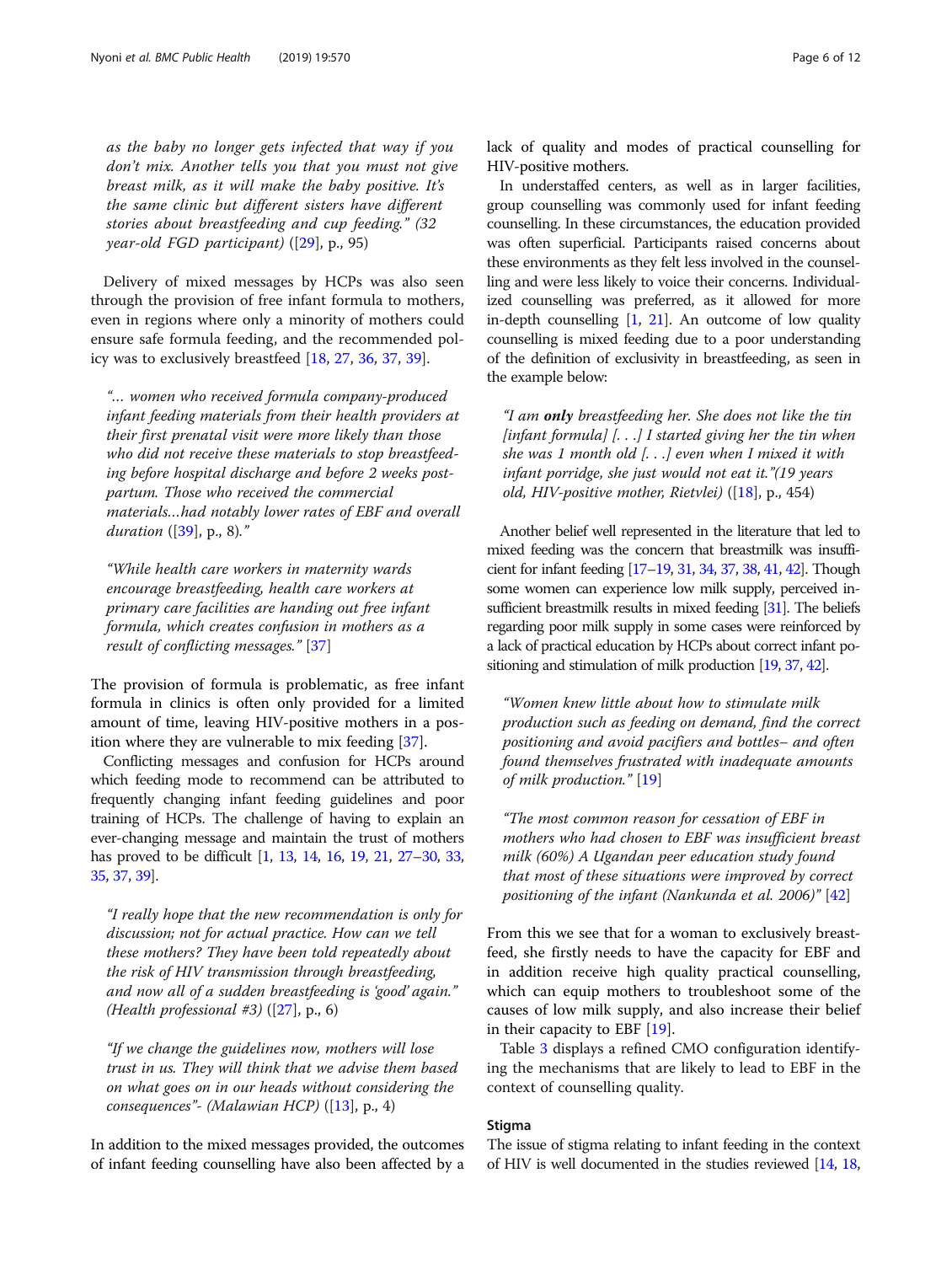<span id="page-6-0"></span>Table 3 Revised CMO configuration reflecting contexts and mechanisms for EBF to occur

| Context                                                                                                                                                                                                                                                  | Mechanism                                                                                                                                                                                                                                         | Outcome                                                                                                                                                                                   |
|----------------------------------------------------------------------------------------------------------------------------------------------------------------------------------------------------------------------------------------------------------|---------------------------------------------------------------------------------------------------------------------------------------------------------------------------------------------------------------------------------------------------|-------------------------------------------------------------------------------------------------------------------------------------------------------------------------------------------|
| Frequent counselling sessions<br>Uniform message by all HCPs (health care providers) - based<br>on up to date, evidence based counselling appropriate to<br>local context<br>High quality and practical counselling appropriate to individual<br>context | Correct learning and understanding<br>about infant feeding occurs for mother<br>Clarity around expectations, Trust of HCP<br>Equipped to combat inadequate milk<br>production<br>Belief in their capacity to be able to<br>exclusively breastfeed | Increased health literacy regarding<br>infant feeding<br>Mother is able to produce breastmilk<br>and also believes the supply is sufficient<br>FBF adherence<br>Mother avoids mix-feeding |

[19](#page-10-0), [32,](#page-11-0) [33](#page-11-0), [39\]](#page-11-0), however, this mechanism also works in a manner not considered in the initial program theory to produce different outcomes. It was expected that there would be stigma associated with formula feeding, that as a protective mechanism, would lead to the uptake of EBF; this was documented in the literature [\[30,](#page-10-0) [40\]](#page-11-0). However; because mix feeding is so deeply engrained into many cultures [[1](#page-10-0), [8](#page-10-0), [14](#page-10-0), [19,](#page-10-0) [27](#page-10-0), [30,](#page-10-0) [31](#page-11-0), [33](#page-11-0), [37,](#page-11-0) [41](#page-11-0)], stigma was also present towards EBF because it goes against cultural norms [[14](#page-10-0), [33](#page-11-0), [41](#page-11-0)]. This led to EBF being seen as an intervention specific to HIV-positive women. Furthermore, those women who were experiencing weight loss due to exclusive breastfeeding were exposed to increased stigma, as this physical change was misinterpreted as an effect of AIDS.

"The time I was breastfeeding I was losing a lot of weight and feeling dizzy as if I was sick and people started gossiping that I had AIDS. They said: "look at her she is now suffering from AIDS." I became very slim unlike this time since I have stopped breastfeeding that was the other reason I decided to stop breastfeeding" (mother of three, 24 years, widow)  $(19)$  $(19)$  $(19)$ , p., 218)

This additional risk of stigma, from the effects of breastfeeding resulted in demotivation of the mothers and reduced EBF [[14,](#page-10-0) [33](#page-11-0), [41](#page-11-0)].

Infant feeding counselling for EBF, whilst a universal recommendation for all mothers, has been so heavily targeted at HIV-positive women, that it is a likely reason why EBF is seen as an activity done by HIV-positive women [[33\]](#page-11-0).

"When asked, "Who should exclusively breastfeed for 6 months?" some respondents stated that EBF was mandatory for HIV-positive women, but optional for HIV-negative women since they have no concerns about HIV transmission. A minority stated EBF was recommended for all women." [[33\]](#page-11-0)

In this context, the imbalance in the delivery of health information to women based on HIV status led to an increased risk of stigma, which had the potential to decrease EBF.

From the refined CMO configuration presented in Table 4, we see that EBF is more likely when EBF counselling is provided universally, regardless of HIV status, decreasing the stigma felt when the community views EBF as recommendation for HIV positive women.

#### Prioritization of counselling advice over cultural feeding norms

There have been multiple instances noted in the review process where, despite the provision of counselling and infant feeding support, a significant percentage of mothers still made the decision to practice mixed feeding [\[9,](#page-10-0) [18](#page-10-0)]. A gap has been identified in the theorized mechanisms, in that even when counselling had increased EBF knowledge, deeply engrained cultural norms led to mixed feeding [\[38](#page-11-0)]; highlighting that the mechanism of learning and understanding does not fire consistently. For this reason, an additional CMO configuration was created to explore the mechanism of prioritisation of counselling advice over cultural feeding norms.

The mechanism of prioritisation is well represented in the literature, with some examples of the intended CMO configuration seen. One such example was in the context of women with good understanding of PMTCT feeding practices, who, when faced with AIDS stigma, were able to adhere to EBF, expressing no concern about the stigma [[39](#page-11-0)]. Another example highlights how a woman was able to adhere to EBF and prioritize counselling advice received over the cultural ideas opposing EBF:

"For me it was not easy, it was difficult, because at the clinic I was told that if the baby can drink some other stuff, the baby is at risk of being infected with HIV. It was not easy, but I managed to hold on the PMTCT program, but six months was too long for me because

Table 4 Revised CMO configuration regarding the impact of stigma on EBF

| Context                                                                                                                                                                                        | Mechanism                                                                                                                              | Outcome                                                                    |
|------------------------------------------------------------------------------------------------------------------------------------------------------------------------------------------------|----------------------------------------------------------------------------------------------------------------------------------------|----------------------------------------------------------------------------|
| Community with high levels of stigma regarding HIV<br>and breastfeeding avoidance<br>Community that views EBF as an HIV-positive activity<br>EBF provided universally regardless of HIV status | Mother desires to avoid stigma of formula<br>feeding<br>Felt stigma and demotivation to EBF<br>Reduction of stigma associated with EBF | Protective for EBF<br>Decreased EBF<br>Increased EBF adherence universally |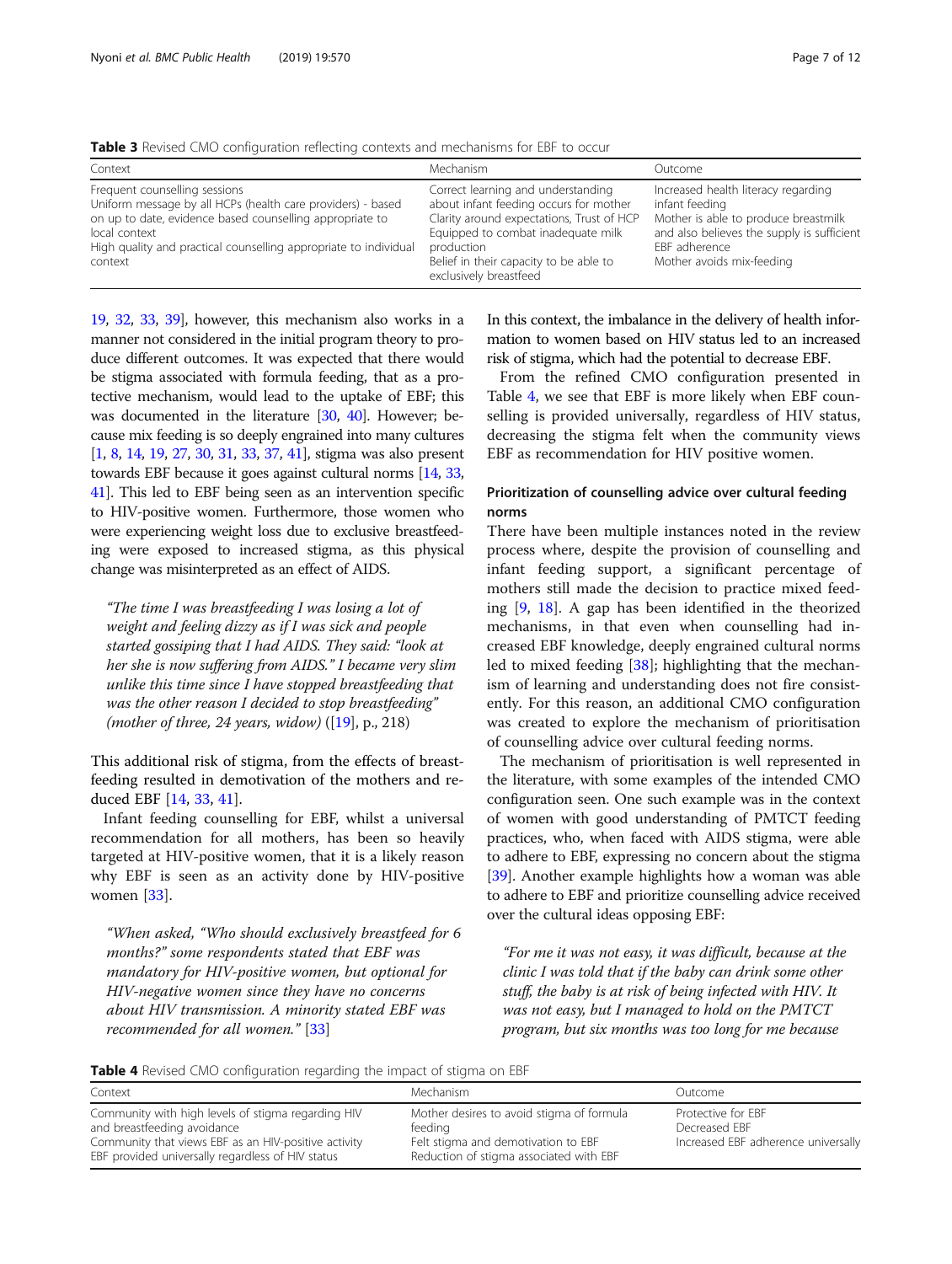sometimes I felt that I was starving my baby because the baby didn't drink water…" (26yrs single mother). [\[30\]](#page-10-0)

The significant finding here is that even when cultural misconceptions were still present, such as when the woman felt she was underfeeding her child by not providing mixed-feeding with water, she was still able to adhere to PMTCT recommendations and EBF [[30](#page-10-0)]. In other cases, prioritisation of infant feeding advice, that was opposed to cultural norms proved to be more difficult. Fear and insecurity at the thought of opposing cultural norms and being exposed to the potentially adverse effects of EBF were identified as barriers to EBF adherence. These cultural beliefs were highly valued and had been passed down for generations, and the prioritisation of them, over counselling advice led to mixed feeding [\[1\]](#page-10-0).

"Chibele (diarrhoea) was perceived to be induced by breastfeeding a baby in public where other babies were assumed to be protected with chithumwa (herbs) worn around the neck or waist of the baby or the mother ... if your baby hasn't got the herbs in the waist and then you meet with the baby who has, then yours will be infected with chibele." (Mother, 32 years)  $[1]$  $[1]$ 

Another barrier to the prioritisation of infant feeding advice was seen in the level of trust mothers had in HCPs, particularly when counselling information was contradictory to cultural norms [\[18\]](#page-10-0).

"I had been told at the clinic to give one kind of milk only. Giving the baby two kinds is not allowed  $[$  ...  $]$ but I thought no I am not going to listen to this nonsense from the clinic. I gave him food when he was still just 1 month old, I gave him porridge and I saw that he eats it. Then I decided to give him porridge frequently and not be hesitant." (18 years old, HIVnegative mother, Umlazi) [[18\]](#page-10-0)

These cultural ideas relating to the insufficiency of breastfeeding alone were often reinforced by the idea mixed feeding soothed babies and breastfeeding alone was the reason infants cried so much [[17,](#page-10-0) [18](#page-10-0), [41\]](#page-11-0). Table 5 demonstrated a refined CMO theory for the mechanism of prioritisation, highlighting that prioritisation of counselling advice for EBF is more likely to occur when a

mother has good knowledge of PMTCT implications and a trusting relationship with HCPs who challenge the cultural misconceptions she may have. [[1\]](#page-10-0).

#### Support and empowerment

There was strong evidence to support the role of support and empowerment in encouraging EBF. Male partners of HIV-positive women play a highly influential role in the determination of infant feeding choice, whether that be individually or jointly with the mother [\[9](#page-10-0), [14,](#page-10-0) [31,](#page-11-0) [39](#page-11-0)]. They are also one of the greatest supports in maintaining infant feeding choice [[40\]](#page-11-0). EBF was found to be associated with marital status; this was certainly true of stable marital relationships where there was disclosure of HIV status [\[9](#page-10-0)].

The support provided by husbands of HIV-positive women was the mechanism that led to EBF adherence. Partners were found to defend the mixed feeding pressure from extended family, many who were not be aware of infant feeding guidelines for EBF [\[16](#page-10-0), [33\]](#page-11-0). This support also mitigated stigma that came from EBF choices [[16](#page-10-0), [33\]](#page-11-0).

"I told my wife to take the porridge my mother made for the child and go to our house and drink it. She used to drink that porridge and breastfeed the child."  $[HIV$  positive male partner $[33]$  $[33]$ 

Partner support was important in defending against the pressure to mix feed that often came from mothers-in-law and extended family [\[9](#page-10-0)]. This was more evident when the mothers-in-law lived in the same house as the HIV-positive woman. Grandmothers in particular had a lot of power when it came to make infant feeding decisions, especially in contexts where women were young, inexperienced, unmarried or with no partner support. Mixed feeding was often carried out without consent of the infant's mother [\[9](#page-10-0), [19](#page-10-0), [28,](#page-10-0) [33\]](#page-11-0).

HCPs also played a supportive role in promoting adherence to EBF. Particularly in situations non-disclosure to family members, or when partner disclosure had produced negative outcomes. They provided strength and support to women, reinforcing the infant decision they had made [[32](#page-11-0)].

"After she told her husband she was taking ART: 'He reacted in a violent manner and threw the pills away'.

**Table 5** CMO for EBF when understanding of EBF implications competes with strong cultural norms

| Context                                                                                                                                                                                                                          | Mechanism                                                                                                                                                                                             | Outcome                                                                                                               |
|----------------------------------------------------------------------------------------------------------------------------------------------------------------------------------------------------------------------------------|-------------------------------------------------------------------------------------------------------------------------------------------------------------------------------------------------------|-----------------------------------------------------------------------------------------------------------------------|
| HCP challenges cultural beliefs of mother, teaching<br>on appropriate ages for introduction of other foods<br>Mother has good knowledge and understanding<br>of implications of EBF<br>Mother has trusting relationship with HCP | Prioritisation of counselling advice over<br>cultural understanding and practices<br>No fear/insecurity about the impact of<br>opposing cultural beliefs on child health<br>Belief in capacity to EBF | Adheres to feeding advice<br>Does not mix feed<br>Belief that breastmilk is safe<br>and sufficient for infant feeding |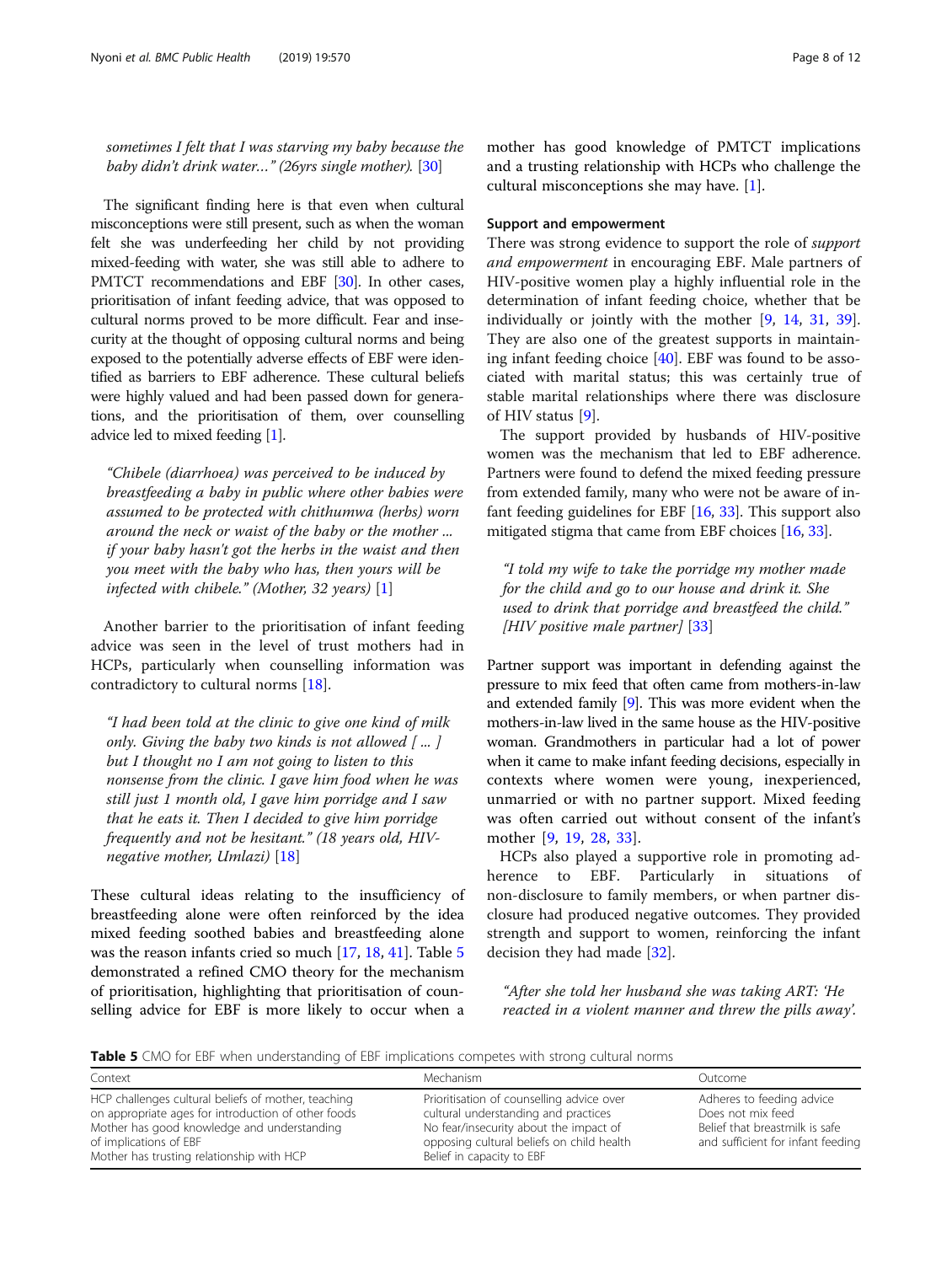The counsellor then helped the woman put 'the pills in a different place to take the pills in secret'" (Johannesburg, July 2008) [\[36](#page-11-0)].

"After having the baby, I came to the clinic so that they could write me a letter that supports that my baby must be exclusively breastfed so that when I go back to work I will be able to express and they will give breast milk to my baby." (29yrs single mother) [\[30](#page-10-0)]

The mechanism by which HCP support led to EBF adherence was through empowerment to adhere to EBF safely, even in the face of external pressure; this is illustrated in Table 6.

#### **Discussion**

The objective of this realist review was to evaluate key mechanisms theorised to be involved in resulting in EBF adherence in HIV positive women from sub Saharan-Africa. The findings of this review highlight how EBF best occurs when an HIV-positive woman has a desire for motherhood, understands EBF and feels equipped to do it, is not affected by stigma, prioritizes infant feeding counselling advice over cultural feeding norms, and finally, when she feels supported in her infant feeding decision to EBF. Refined program theories are seen in Tables [2-](#page-4-0)6. These theories have been tested to better understand for whom and in what circumstances EBF adherence occurs.

This realist review identified the role of a *desire for* motherhood and motivation for child survival in EBF adherence. The influence of a mother's motivation to maximise child survival through her PMTCT participation was well supported in the literature. This mechanism had a lesser effect on EBF adherence when mothers were young and transferred the parenting role to their own mothers. This highlights the need for expansion of PMTCT services, which are currently targeted at mothers, to target grandmothers as well who are often a crucial support in infant feeding. Furthermore, healthcare providers who counselled mothers based on their own personal beliefs, discouraging EBF, often led mothers to make feeding decisions based on fear of HIV transmission, instead of the promotion of child survival. EBF would be better adhered to if HCPs understood the science behind EBF and counselled according to the current feeding guidelines [\[8](#page-10-0)].

It is evident that there have been some issues in infant feeding counselling and a woman's learning and understanding that have played a role in reducing exclusive breastfeeding. Frequently changing guidelines, and the provision of free infant formula have led to mixed messages in counselling [\[13,](#page-10-0) [28](#page-10-0)–[30](#page-10-0), [37](#page-11-0), [39](#page-11-0), [42](#page-11-0)]. The subsequent maternal confusion and distrust of counselling advice has resulted in a decrease in EBF. Furthermore, little emphasis has been placed on high quality, in-depth counselling with practical tools to equip mothers for EBF. The evidence shows that EBF can best occur when a mother learns and understands the role of EBF through regular, in-depth and practical counselling, and where there is clarity around feeding expectations and trust of HCPs. This increased clarity was seen in regions that did not provide free government funded formula. In these regions, there was less mixed feeding and participants were better able to maintain exclusive feeding [\[16,](#page-10-0) [42\]](#page-11-0).

From initial scoping of the literature, it was expected that stigma around formula feeding would be protective for EBF, which it was. However, other mechanisms were also at play due to EBF being seen as a deviation away from cultural norms of mixed feeding, and consequently being identified as an activity for HIV positive women. The EBF stigma associated with this was seen to affect how women engaged with PMTCT recommendations. For instance, when women perceived the physical effects of breastfeeding to mimic those seen in AIDS, they were less likely to adhere to EBF due to the increased stigma. A uniform infant message for EBF to all women regardless of HIV status could be beneficial in preventing unwanted disclosure of HIV status and reducing the stigma associated with EBF.

During the process of testing our hypothesized mechanisms, a theory gap was found when trying to explain the mechanism that led to EBF in the context of strongly held cultural beliefs. Evidence was found that some women were able to EBF, even in times when cultural beliefs were still strongly held. It was theorized that for women to EBF when faced with cultural feeding norms of mixed feeding, they would need to be able to prioritize the information received during feeding counselling over any cultural ideas. There were contexts where prioritisation of EBF over cultural norms was difficult. In these cases, it was suggested that fear and insecurity around going against cultural norms was the mechanism inhibiting EBF prioritisation.

**Table 6** Updated CMO configuration for the mechanism of support and empowerment

| Context                                                                                                                                                                                    | Mechanism                                                                                                                                                                                        | Outcome                                                                                                                  |
|--------------------------------------------------------------------------------------------------------------------------------------------------------------------------------------------|--------------------------------------------------------------------------------------------------------------------------------------------------------------------------------------------------|--------------------------------------------------------------------------------------------------------------------------|
| Married, in a stable relationship with disclosure of<br>HIV status<br>Healthcare worker supports mother in recurring<br>counselling sessions, particularly in context of<br>non-disclosure | Support with making and adhering to feeding<br>choices against pressure from extended family<br>Woman empowered to be assertive about<br>feeding choice against opposition/external<br>pressure. | Alleviate burden of stigma - empowered<br>to adhere to FBF<br>Feeding decisions are reinforced – to<br>promote adherence |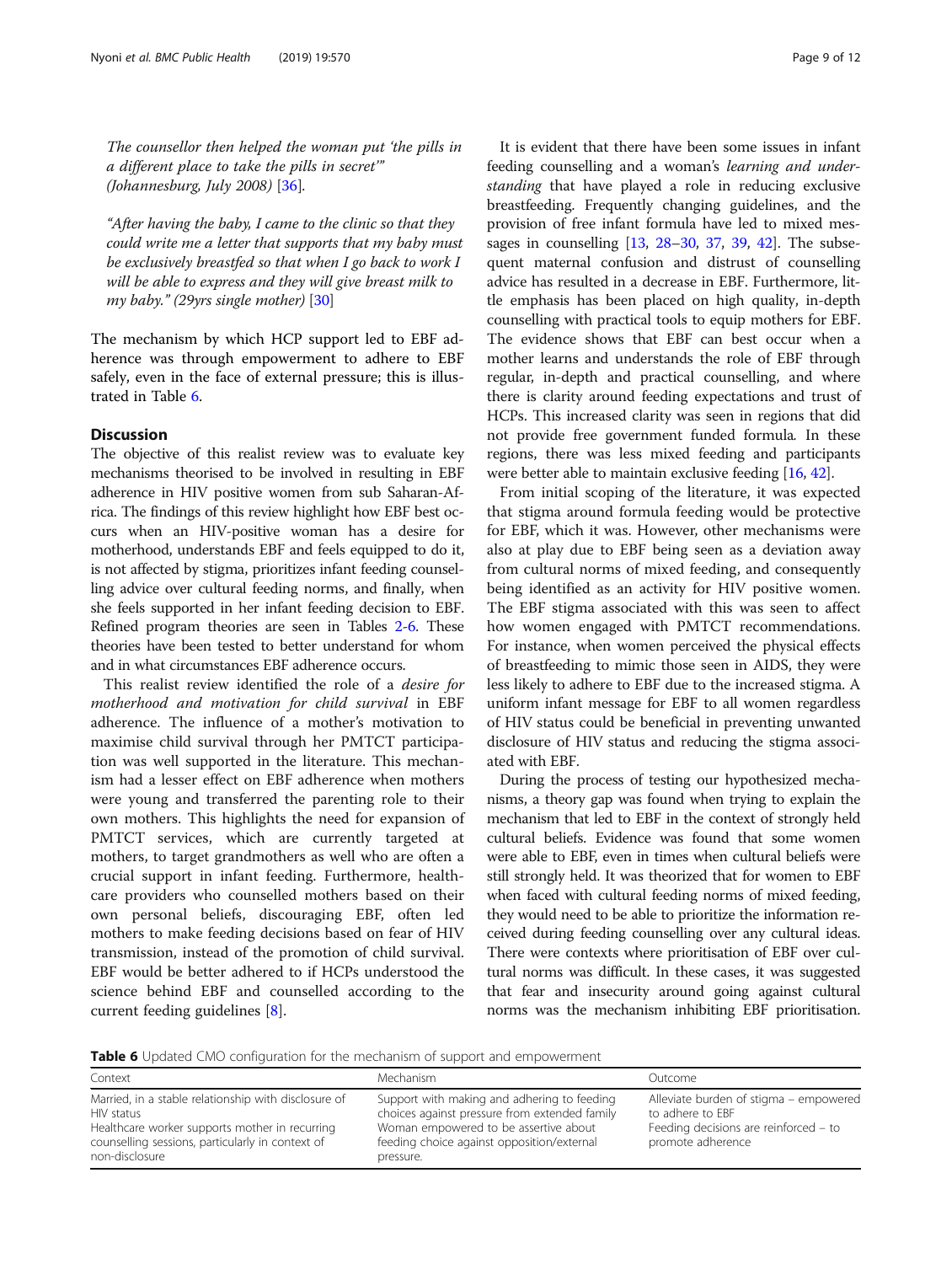<span id="page-9-0"></span>EBF adherence could be improved if HCPs regularly challenged the mixed feeding cultural beliefs held by women through infant feeding counselling; however, it was noted that even HCPs had little confidence that overcoming cultural barriers to EBF would be possible for mothers [\[13\]](#page-10-0).

The final CMO configuration analysed in this review related to the role *support for women* played in facilitating EBF. This mechanism was well documented in the literature, with both males and HCPs playing key supportive roles for women. Male involvement, for women in stable marriages who had disclosed their HIV status, facilitated EBF through the support provided in making and adhering to feeding choices, in the face of feeding pressure from extended family. HCPs provided support by empowering women to be assertive about their feeding choices, particularly in cases of non-disclosure to other family members. It was seen that infant's grandmothers, who were often strong proponents of mixed feeding, had a lot of power when it came to making infant feeding decisions, especially when women were considered inexperienced in motherhood or unmarried with no partner support. These situations highlight the supportive role that extended family could play in encouraging EBF adherence, as strong influencers of feeding habits. This re-iterates the role for increased family involvement in PMTCT, targeting not only mothers but also fathers and grandmothers [\[16](#page-10-0)].

#### Strengths and limitations

The strengths of this review of infant feeding counselling for EBF lie in the chosen review methodology. Taking a realist approach meant this review considered that interventions work in different ways to produce different outcomes in different contexts [\[23](#page-10-0)]. This allowed for a more in-depth analysis of various successes and failures of the interventions.

There are however limitations to this review, some of which are inherent to the realist approach and others which due to the research topic itself. This review did not analyse all mechanisms potentially resulting in EBF; only those key mechanisms that were thought to be affecting a woman's adherence EBF were included [[23](#page-10-0)]. It is important to note that mechanisms are all interconnected, with multiple mechanisms operating in contexts. As such CMO configurations do not act independently and two mechanisms can work concurrently to produce an outcome [[43](#page-11-0)].

There were occasions when the methodology of the review, similarly to Rycroft-Malone et al. (24) and Saul et al.'s (25) methods, deviated from the original realist methodology as described by Pawson (23), taking on a more systematic approach in rigor assessment and searching the literature. Ideally, a realist method would 'feed on fresh evidence' as it unfolded, conducting additional searches looking for new information during the theory testing phase  $[23]$ . This was not done due to the time constraints of the review.

An important limitation to the review was that it focussed on women in sub-Saharan Africa engaged with PMTCT services and received infant feeding counselling. The reality is that many women do not have access to these interventions. UNAIDS report that less than half of the women in high-burden countries even receive ART [\[44](#page-11-0)]. Further research on this topic could look into mechanisms that result in a woman attending and engaging with PMTCT services.

This review has identified the basis for future research studies that use an intervention approach to encourage mothers to exclusively breastfeed their infant. Another study of value would be to follow these infants prospectively to evaluate how many become and remain HIV positive and develop disease over time. Such research would take immense commitment and support but would be of great value to understanding the role of breastfeeding in HIV prevention and management.

#### Conclusions

The aim of this review was to create a model showing how and in what contexts infant feeding counselling best worked to fire mechanisms in HIV positive women to result in EBF. It was found that EBF occurred when a woman desired or had motivation for motherhood, correct learning and understanding about infant feeding practices obtained through good quality and practical counselling, the resolve to prioritize EBF advice over cultural beliefs and stigma, no fear of breastfeeding or the impact of opposing feeding related cultural beliefs, and the support from partners and HCPs to be assertive about the feeding choices when faced with pressure to mix-feed. The primary audience for this review are researchers and health care workers in PMTCT in low and middle-income countries, particularly sub-Saharan Africa, who may benefit from the work that has been done to identify contexts for the success and failures of EBF.

### Additional Files

[Additional file 1:](https://doi.org/10.1186/s12889-019-6949-0) APPENDIX 1. Title: Search Outcomes Conducted September 2016. Description: literature review search outcomes for EPUB ahead of print, in-process & non-indexed citations, OVID MEDLINE(R) daily and OVID MEDLINE(R) 1946 to present; Google Advanced search, Scopus, Applied Social Sciences Index and Abstracts (ASSIA), PAIS Index (Pro-Quest), POPLINE, and Health Evidence (DOCX 20 kb)

[Additional file 2:](https://doi.org/10.1186/s12889-019-6949-0) APPENDIX 2. Title: Characteristics of citations included in review. Description: summary table of all 27 items included in the review. (DOCX 19 kb)

#### Abbreviations

AIDS: Acquired immune deficiency syndrome; ART: Antiretroviral therapy; CMO: Context-mechanism-outcome; EBF: Exclusive breastfeeding; HCP: Health care provider; HIV: Human Immunodeficiency Virus;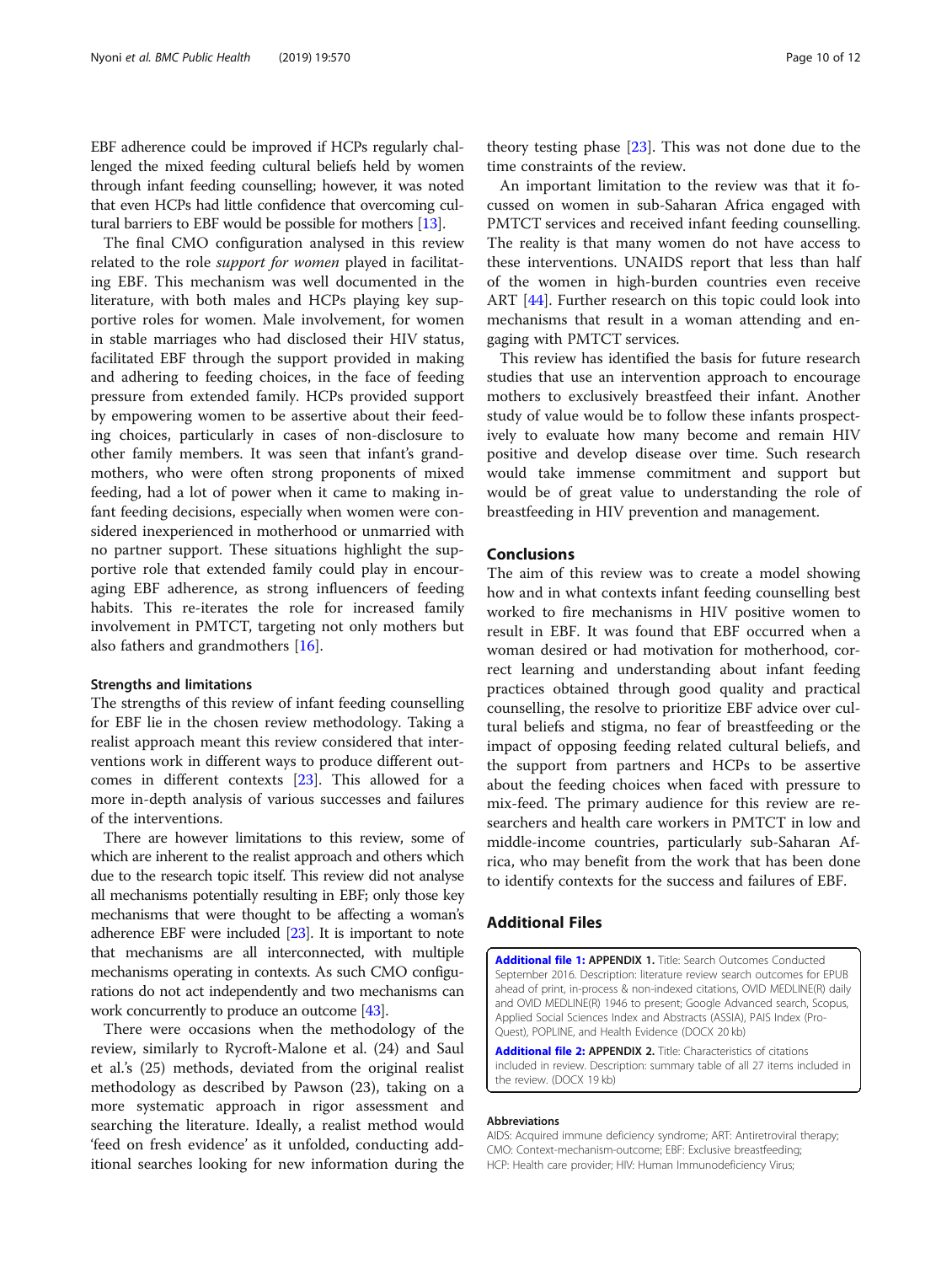<span id="page-10-0"></span>MTCT: Mother to child transmission; PMTCT: Prevention of mother to child transmission; RCTs: Randomised controlled trials; UNAIDS: United Nations Program on HIV/AIDS; WHO: World Health Organization

#### Acknowledgements

Not applicable.

#### Availability of data and material

Data sharing is not applicable to this article as no datasets were generated or analysed during the current study.

#### Funding

Flinders University of South Australia. The funding body played no role in the design or conduct of the study.

#### Authors' contributions

All authors (SN, LS, JC & PW) were responsible for the initial research design, SN performed the literature review for the research project, SN performed the data collection, SN contributed to the data analysis, SN, LS wrote the first draft of the paper, all authors (SN, LS, JC & PW) read and approved the final draft before submission.

#### Ethics approval and consent to participate

Not Applicable.

#### Consent for publication

Not Applicable.

#### Competing interests

The authors declare that they have no competing interests.

#### Publisher's Note

Springer Nature remains neutral with regard to jurisdictional claims in published maps and institutional affiliations.

#### Author details

<sup>1</sup>College of Medicine and Public Health, Flinders University, Adelaide, Australia. <sup>2</sup>College of Nursing and Health Sciences, Flinders University, GPO Box 2100, Adelaide 5001, Australia.

#### Received: 5 February 2019 Accepted: 7 May 2019 Published online: 14 May 2019

#### References

- 1. Hazemba AN, Ncama BP, Ahmed Y. Socio-cultural determinants of exclusive breastfeeding: lessons learnt from experiences of HIV-positive mothers in Lusaka, Zambia. Africa Journal of Nursing and Midwifery. 2015;17(1):104–17.
- UNAIDS report on the global AIDS epidemic. 2012. [http://www.unaids.org/](http://www.unaids.org/en/resources/documents/2012/20121120_UNAIDS_Global_Report_2012) [en/resources/documents/2012/20121120\\_UNAIDS\\_Global\\_Report\\_2012.](http://www.unaids.org/en/resources/documents/2012/20121120_UNAIDS_Global_Report_2012) Accessed 30 April 2019.
- 3. Prendergast AJ, Essajee S, Penazzato M. HIV and the millennium development goals. Arch Dis Child. 2015;100(Suppl 1):S48–52.
- 4. Eamer GG, Randall GE. Barriers to implementing WHO's exclusive breastfeeding policy for women living with HIV in sub-Saharan Africa: an exploration of ideas, interests and institutions. Int J Health Plann Manag. 2013;28(3):257–68.
- 5. Guidelines on HIV and infant feeding 2010. [http://apps.who.int/iris/](http://apps.who.int/iris/bitstream/handle/10665/44345/9789241599535_eng.pdf;jsessionid=1559A0D0E1DCAA087845C121191AA48F?sequence=1) [bitstream/handle/10665/44345/9789241599535\\_eng.pdf;jsessionid=](http://apps.who.int/iris/bitstream/handle/10665/44345/9789241599535_eng.pdf;jsessionid=1559A0D0E1DCAA087845C121191AA48F?sequence=1) [1559A0D0E1DCAA087845C121191AA48F?sequence=1](http://apps.who.int/iris/bitstream/handle/10665/44345/9789241599535_eng.pdf;jsessionid=1559A0D0E1DCAA087845C121191AA48F?sequence=1). Accessed 30 April 2019.
- 6. The Breastfeeding and HIV International Transmission Study Group. Late postnatal transmission of HIV-1 in breast-fed children: an individual patient data meta-analysis. J Infect Dis. 2004;189:2154–66.
- 7. Mother-to-child transmission of HIV. [http://www.who.int/hiv/topics/mtct/](http://www.who.int/hiv/topics/mtct/about/en/) [about/en/](http://www.who.int/hiv/topics/mtct/about/en/). Accessed 30 April 2019.
- 8. Kafulafula UK, Hutchinson MK, Gennaro S, Guttmacher S. Maternal and health care workers' perceptions of the effects of exclusive breastfeeding by HIV positive mothers on maternal and infant health in Blantyre. Malawi BMC Pregnancy Childbirth. 2014;14:247.
- Lawani LO, Onyebuchi AK, Iyoke CA, Onoh RC, Nkwo PO. The challenges of adherence to infant feeding choices in prevention of mother-to-child

transmission of HIV infections in south East Nigeria. Patient Preference and Adherence. 2014;8:377–81.

- 10. Nguefack HL, Gwet H, Desmonde S, Oukem-Boyer OO, Nkenfou C, Tejiokem M, Tchendjou P, Domkam I, Leroy V, Alioum A, et al. Estimating mother-tochild HIV transmission rates in Cameroon in 2011: a computer simulation approach. BMC Infect Dis. 2016;16:11.
- 11. Shen R, Achenbach J, Shen Y, Palaia J, Rahkola JT, Nick HJ, Smythies LE, McConnell M, Fowler MG, Smith PD, et al. Mother-to-child HIV-1 transmission events are differentially impacted by breast Milk and its components from HIV-1-infected women. PLoS One. 2015;10(12):e0145150.
- 12. Reimers P, Israel-Ballard K, Spies L, Tanser F, Thior I, Scott Gordon W, Coutsoudis A. A protocol for a cluster randomized trial on the effect of a "feeding buddy" program on adherence to the prevention of mother-tochild-transmission guidelines in a rural area of KwaZulu-Natal, South Africa. J Acquir Immune Defic Syndr. 2016;72(Suppl 2):S130–6.
- 13. Tuthill EL, Chan J, Butler LM. Challenges faced by health-care providers offering infant-feeding counseling to HIV-positive women in sub-Saharan Africa: a review of current research. AIDS Care. 2015;27(1):17–24.
- 14. Aishat U, David D, Olufunmilayo F. Exclusive breastfeeding and HIV/AIDS: a crossectional survey of mothers attending prevention of mother-to-child transmission of HIV clinics in southwestern Nigeria. Pan African Medical Journal. 2015;21.
- 15. Balogun FM, Owoaje ET. How acceptable are the prevention of mother to child transmission (Pmtct) of Hiv services among pregnant women in a secondary health Facility in Ibadan, Nigeria? Ann Ib Postgrad Med. 2015; 13(1):17–22.
- 16. Ijumba P, Doherty T, Jackson D, Tomlinson M, Sanders D, Persson LA. Social circumstances that drive early introduction of formula milk: an exploratory qualitative study in a peri-urban south African community. Matern Child Nutr. 2014;10(1):102–11.
- 17. Maonga AR, Mahande MJ, Damian DJ, Msuya SE. Factors affecting exclusive breastfeeding among women in Muheza District Tanga northeastern Tanzania: a mixed method community based study. Matern Child Health J. 2016;20(1):77–87.
- 18. Nor B, Ahlberg BM, Doherty T, Zembe Y, Jackson D, Ekstrom EC, Group P-ES. Mother's perceptions and experiences of infant feeding within a community-based peer counselling intervention in South Africa. Matern Child Nutr. 2012;8(4):448–58.
- 19. Ostergaard LR, Bula A. "they call our children "Nevirapine babies?" ": a qualitative study about exclusive breastfeeding among HIV positive mothers in Malawi. Afr J Reprod Health. 2010;14(3):213–22.
- 20. Wong G, Greenhalgh T, Westhorp G, Buckingham J, Pawson R. RAMESES publication standards: realist syntheses. BMC Med. 2013;11(1):21.
- 21. Israel-Ballard K, Waithaka M, Greiner T. Infant feeding counselling of HIV-infected women in two areas in Kenya in 2008. Int J STD AIDS. 2014;25(13):921–8.
- 22. Petticrew M. When are complex interventions 'complex'? When are simple interventions 'simple'? Eur J Pub Health. 2011;21(4):397–8.
- 23. Pawson R. Evidence-based policy. London: Sage Publishing; 2006.
- 24. Rycroft-Malone J, McCormack B, Hutchinson AM, DeCorby K, Bucknall TK, Kent B, Schultz A, Snelgrove-Clarke E, Stetler CB, Titler M. Realist synthesis: illustrating the method for implementation research. Implement Sci. 2012; 7(1):33.
- 25. Saul JE, Willis CD, Bitz J, Best A. A time-responsive tool for informing policy making: rapid realist review. Implement Sci. 2013;8(1):103.
- 26. Critical Appraisal Tools.2018. [http://joannabriggs.org/research/critical](http://joannabriggs.org/research/critical-appraisal-tools.html)[appraisal-tools.html.](http://joannabriggs.org/research/critical-appraisal-tools.html) Accessed 30 April 2019.
- 27. Koricho AT, Moland KM, Blystad A. Poisonous milk and sinful mothers: the changing meaning of breastfeeding in the wake of the HIV epidemic in Addis Ababa. Ethiopia Int Breastfeed J. 2010;5:12.
- 28. Laar AK, Amankwa B, Asiedu C. Prevention-of-mother-to-child-transmission of HIV Services in sub-Saharan Africa: a qualitative analysis of healthcare providers and clients challenges in Ghana. Int J MCH AIDS. 2014;2(2):244–9.
- 29. Laher F, Cescon A, Lazarus E, Kaida A, Makongoza M, Hogg RS, Soon CN, Miller CL, Gray G. Conversations with mothers: exploring reasons for prevention of mother-to-child transmission (PMTCT) failures in the era of programmatic scale-up in Soweto. South Africa Aids Behav. 2012;16(1):91–8.
- 30. Madiba S, Letsoalo R. HIV disclosure to partners and family among women enrolled in prevention of mother to child transmission of HIV program: implications for infant feeding in poor resourced communities in South Africa. Glob J Health Sci. 2013;5(4):1–13.